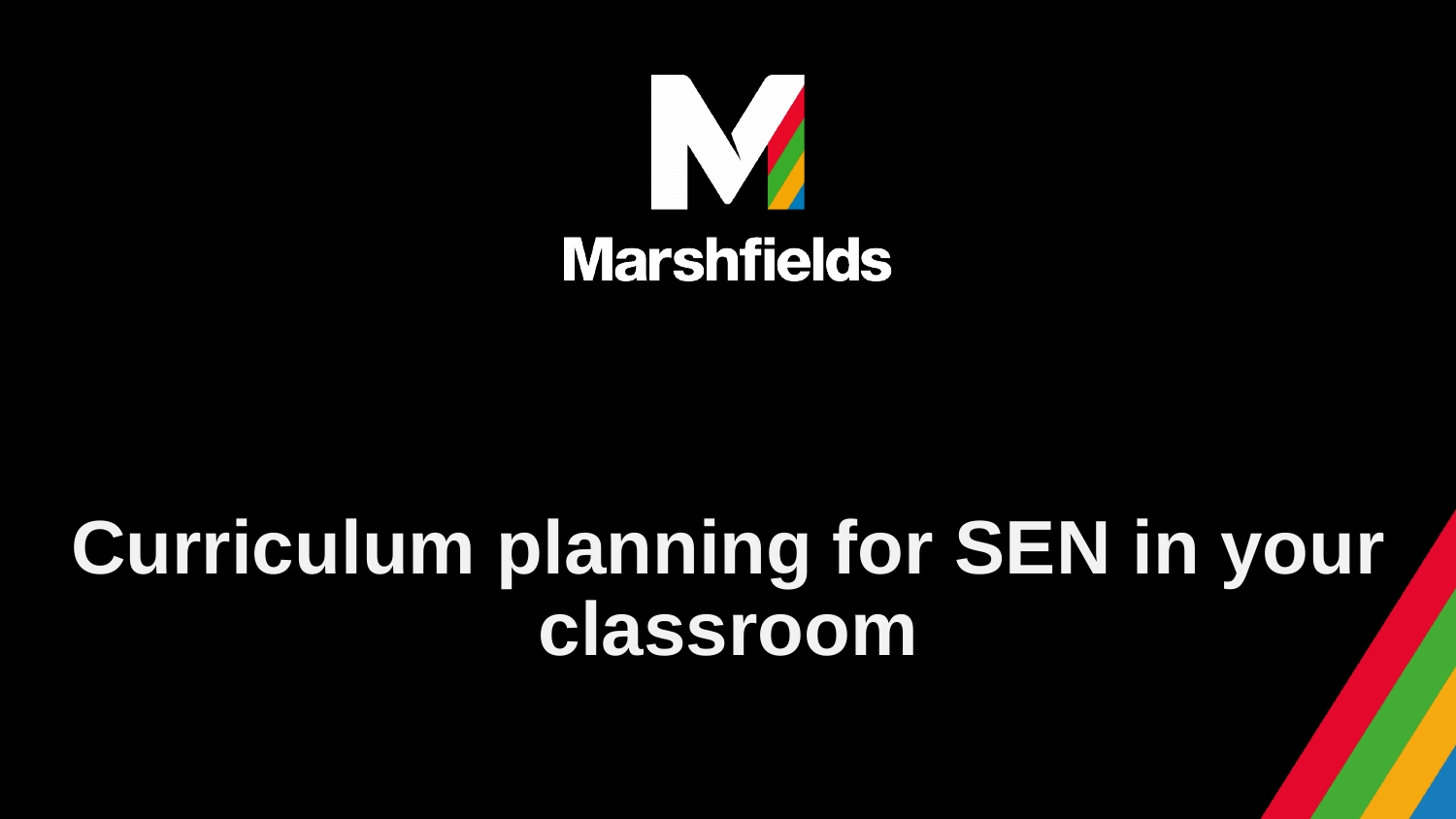### **Curriculum planning for SEN in your classroom**

• Pupils in our classes may have a range of Special Educational Needs (SEN) that need to be planned for and supported through adapted and differentiated planning and Teaching and Learning activities.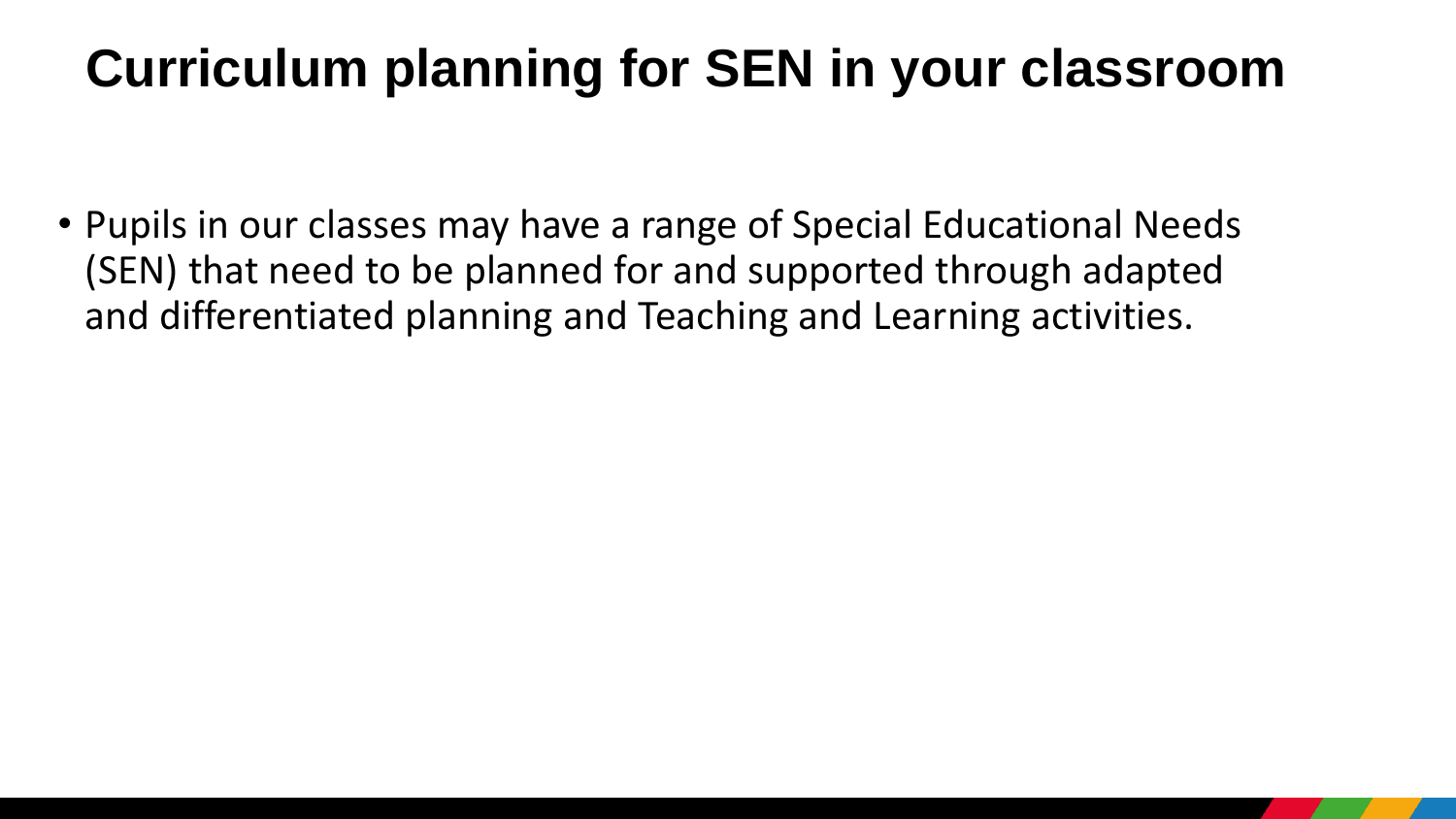## **Starting points**

### • For MLD learners needs can include some or all of the following:

•Difficulty understanding basic concepts.

•Problems acquiring basic skills in reading, writing and numeracy with

a resultant lack of confidence to use and develop the skills they do

have.

•A lack of logic.

•Poor problem-solving skills.

•An inability to generalise learning and adapt it to new situations.

•Limited communication skills coupled with immature social and emotional understanding.

•Difficulty with personal organisation.

•Poor auditory/visual memory.

•Poor long and short term memory; difficulty remembering what has

been taught.

•Speech and language delay.

•Emotional and behavioural difficulties.

https://www.goodschoolsguide.co.uk/special-educational-needs/types-of-sen/schools-for-moderate-learning-difficulties

In order to plan for these needs we need to consider the starting points of the pupils - EHCP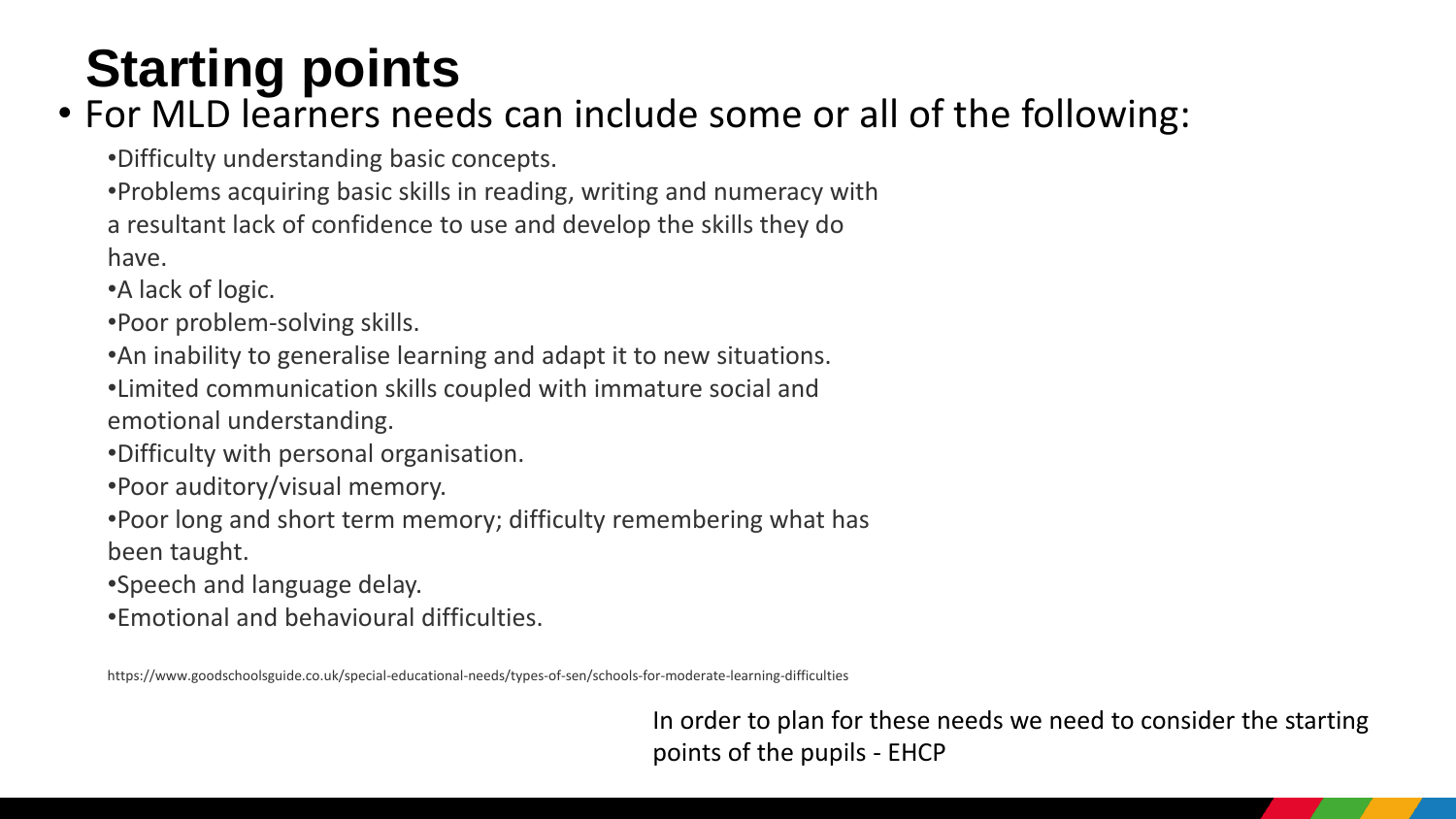### **Outcomes**

- **EHCP targets**
- **Curriculum targets:**

**EYFS Development matters KS1 NC PKSS**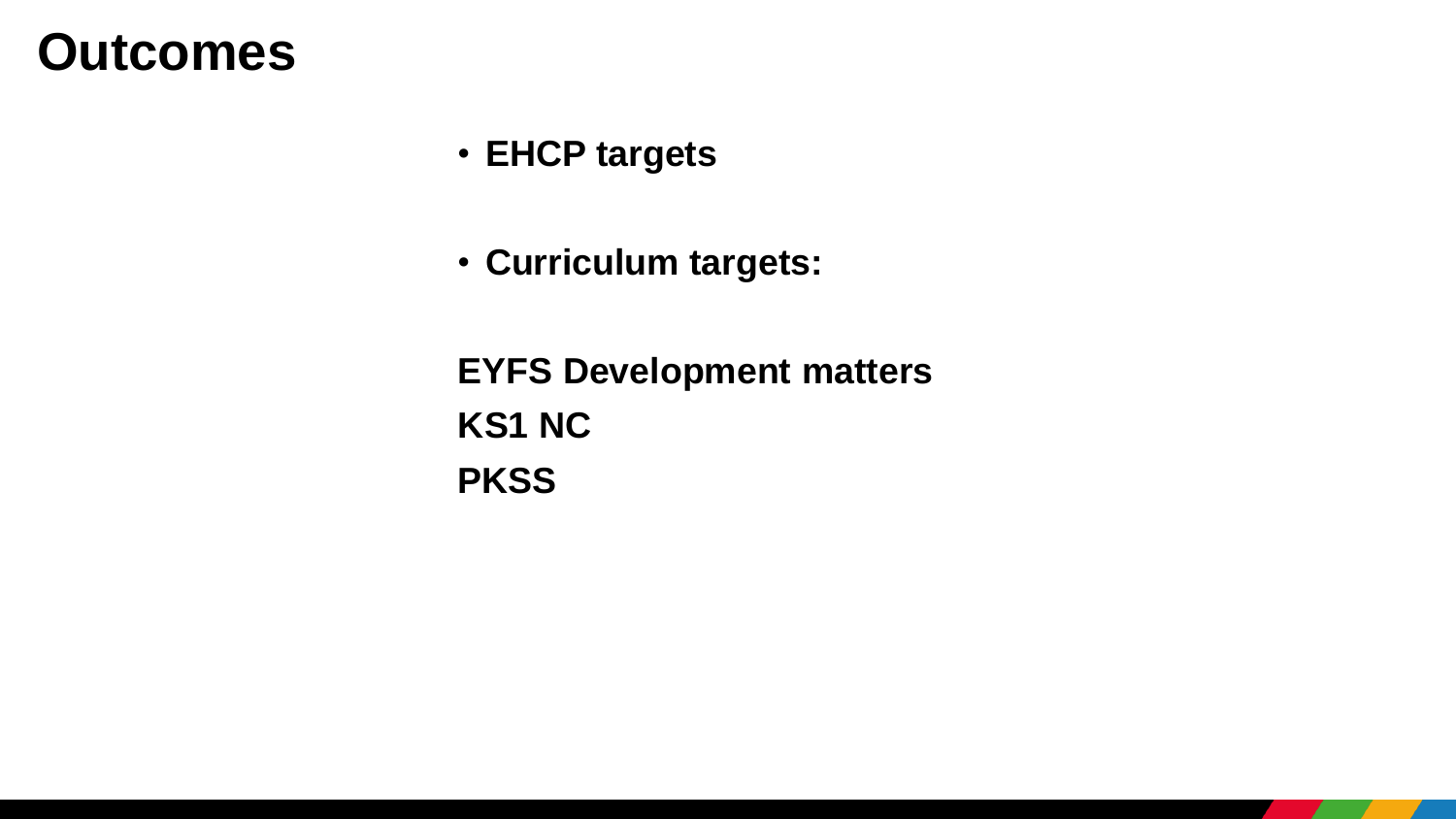### **Outcomes**

• By the end of Key Stage 2:

XXXX will be able to answer 3 out of 5 *who, what, why, where, when or how* questions about a reading age appropriate text he has read to help secure his reading comprehension skills

| Children in reception will be<br>learning to:                                                                                   | <b>Examples of how to support this:</b>                                                                                                                                                                                                                                              |
|---------------------------------------------------------------------------------------------------------------------------------|--------------------------------------------------------------------------------------------------------------------------------------------------------------------------------------------------------------------------------------------------------------------------------------|
| Ask questions to find out more<br>and to check they understand<br>what has been said to them.                                   | Show genuine interest in knowing more: "This looks<br>amazing, I need to know more about this."                                                                                                                                                                                      |
|                                                                                                                                 | Think out loud, ask questions to check your<br>understanding; make sure children can answer who,<br>where and when questions before you move on to<br>why and 'how do you know' questions: "I wonder why<br>this jellyfish is so dangerous? Ahh, it has poison in its<br>tentacles." |
| Re-read these books to build<br>up their confidence in word<br>reading, their fluency and their<br>understanding and enjoyment. | Make the books available for children to share at<br>school and at home.                                                                                                                                                                                                             |
|                                                                                                                                 | Avoid asking children to read books at home they<br>cannot yet read.                                                                                                                                                                                                                 |

#### **English**

#### Year 1 programme of study

Reading - comprehension

Pupils should be taught to:

- understand both the books they can already read accurately and fluently and those  $\blacksquare$ they listen to by:
	- drawing on what they already know or on background information and vocabulary provided by the teacher
	- checking that the text makes sense to them as they read and correcting  $\blacksquare$ inaccurate reading
	- discussing the significance of the title and events  $\blacksquare$
	- making inferences on the basis of what is being said and done ш
	- predicting what might happen on the basis of what has been read so far a,
- participate in discussion about what is read to them, taking turns and listening to ٠ what others say
- explain clearly their understanding of what is read to them. ш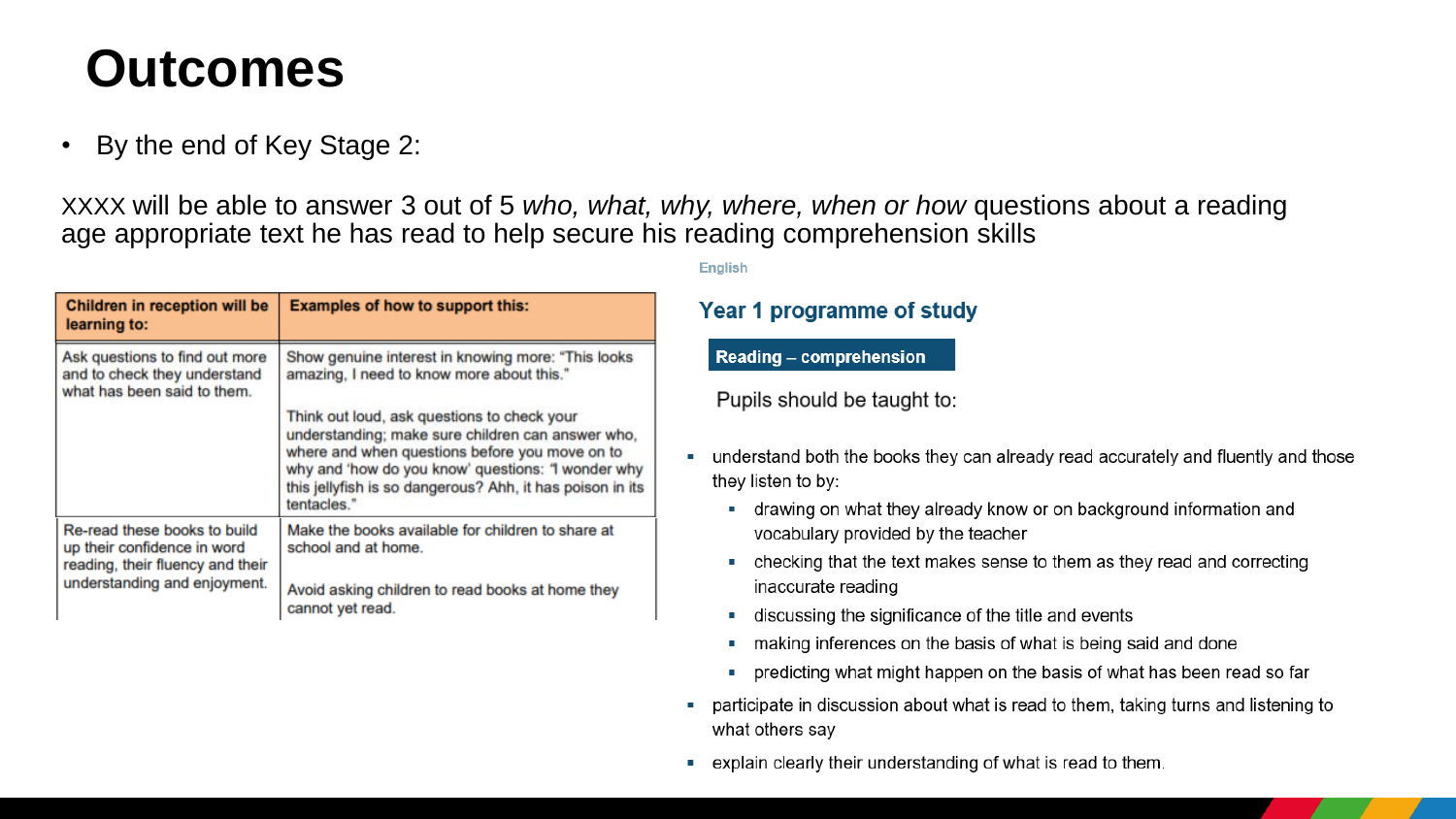- Engagement and motivation reasons, applications, 'real life', practical, exploration
- 'Hooks' themes, texts, resources
- Key skills/outcomes
- Prior learning
- EHCPs provision
- Repetition and over learning, application in different contexts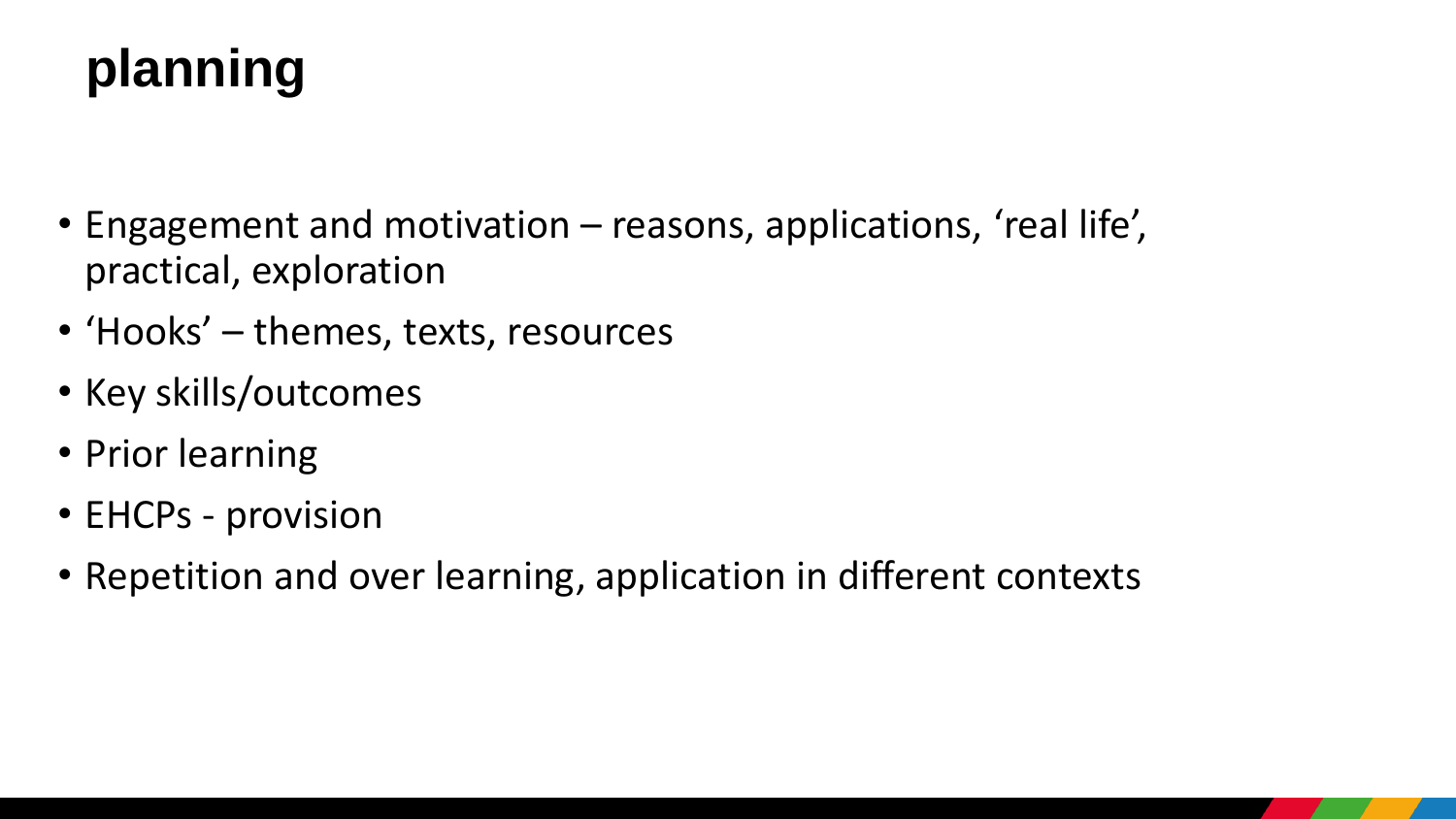• Opportunities to practice core basic skills and application of learning





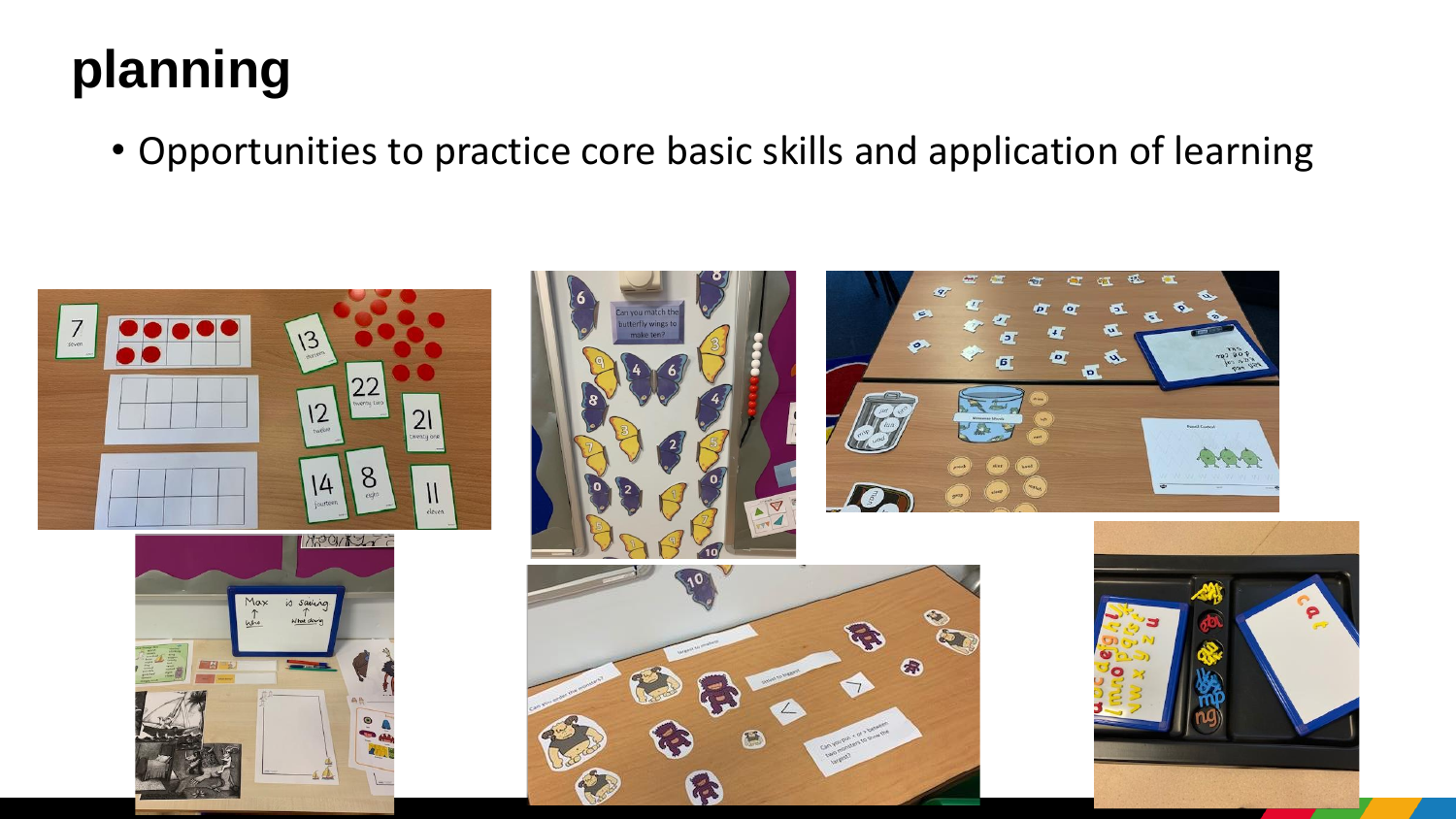- Range of activities exploration, application, independent, scaffolded, visual, hands on, written, oral…
- Adult input/interaction key questions, modelling and scaffolding, intervention/EHCP input
- Ways learning will be captured alternative ways of recording and assessing
- Resources including you and other adults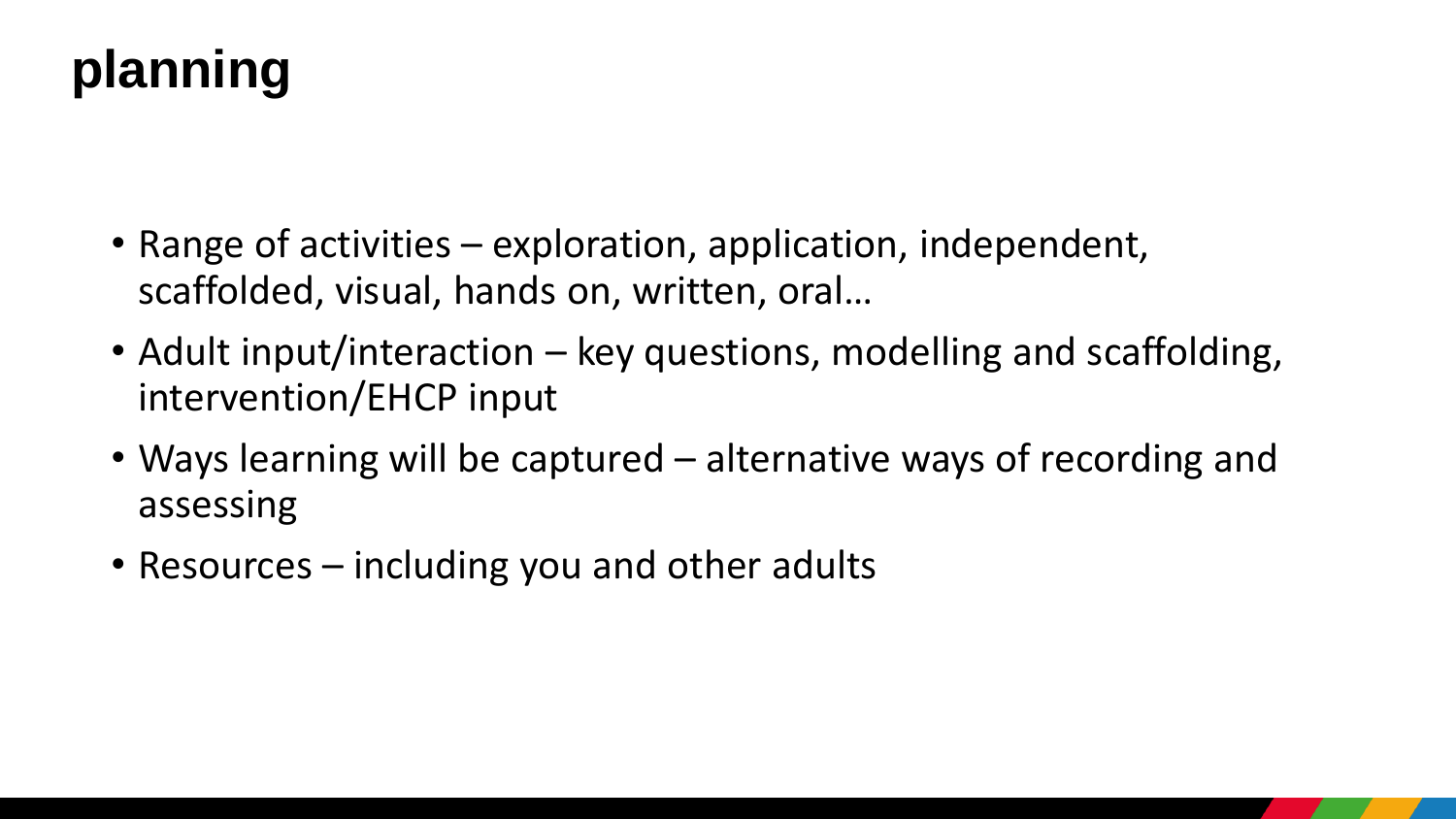- Short focused tasks
- Clear routines and expectations now and next, visual TT, work trays, social stories
- Use of ZPD, high expectations not just 'holding activities'
- Dysregulation do's and don'ts, social stories, sensory breaks